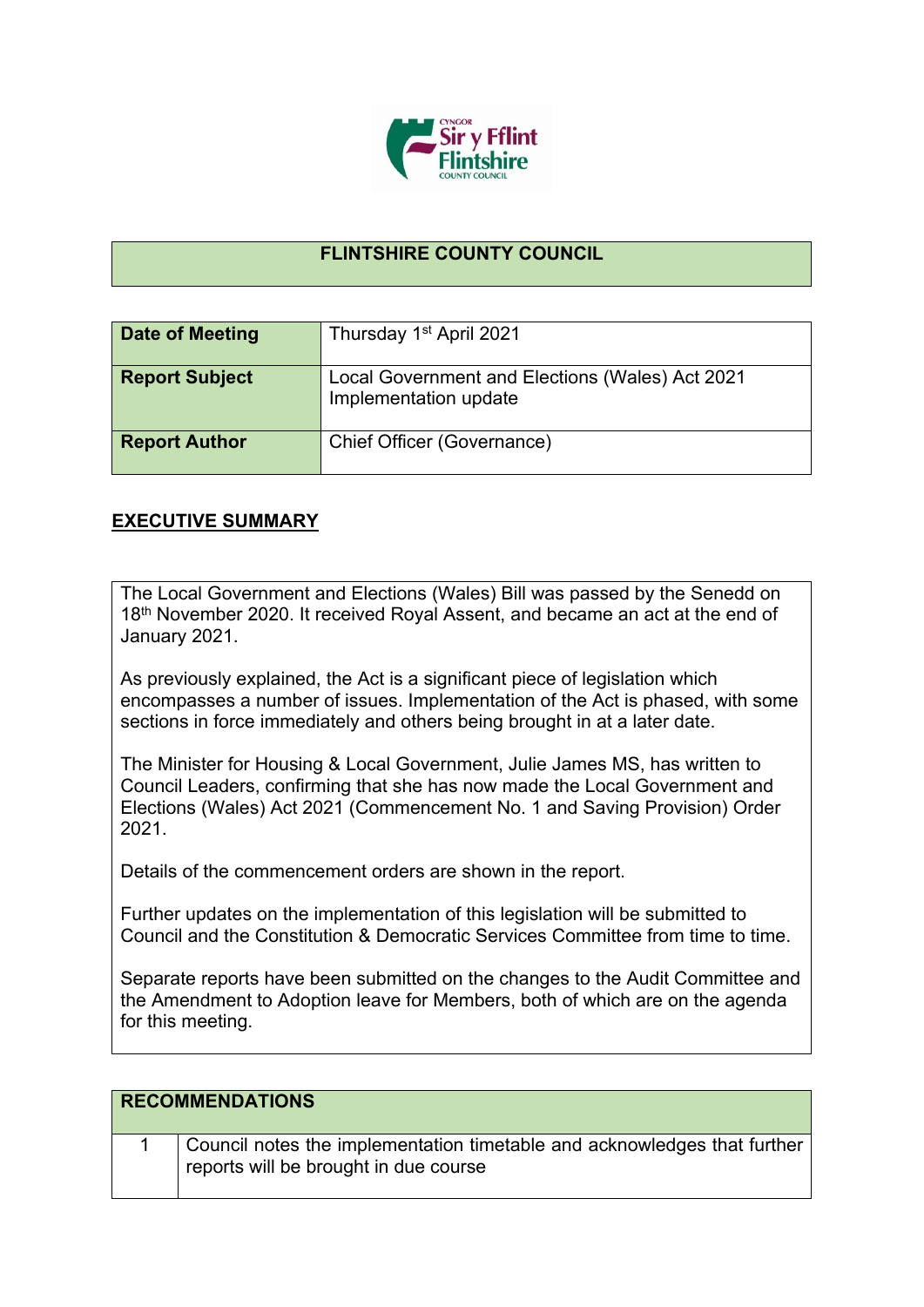## **REPORT DETAILS**

| 1.00 | <b>EXPLAINING THE IMPLEMENTATION OF THE LOCAL GOVERNMENT</b><br><b>AND ELECTIONS (WALES) ACT 2021</b>                                                                                                                                                                                                                                                                                                                                                                                                                                                 |
|------|-------------------------------------------------------------------------------------------------------------------------------------------------------------------------------------------------------------------------------------------------------------------------------------------------------------------------------------------------------------------------------------------------------------------------------------------------------------------------------------------------------------------------------------------------------|
| 1.01 | Provisions of the Local Government and Elections (Wales) Act 2021 will be<br>brought into force by three commencement orders accompanied by other<br>relevant subordinate legislation, during March 2021.                                                                                                                                                                                                                                                                                                                                             |
|      | These orders will bring the relevant provisions into force on a series of<br>dates between March 2021 and 5 May 2022. In light of the pandemic, the<br>timetable for the scrutiny of the Act by the Senedd was extended. As a<br>consequence the commencement of a number of the Act's provisions has<br>been postponed to 5 May 2022 to correspond with the date of the next<br><b>Local Government Elections.</b>                                                                                                                                   |
|      | The Welsh Government consider this approach to be more appropriate<br>and less disruptive to local authorities, especially in light of the ongoing<br>pandemic, rather than subjecting the sector to a number of new<br>requirements within the year preceding the elections.                                                                                                                                                                                                                                                                         |
| 1.02 | The Local Government and Elections (Wales) Act 2021 (Commencement<br>No. 1 and Saving Provision) Order 2021 was made on 4 <sup>th</sup> March and is<br>detailed in paragraph 1.03, below.                                                                                                                                                                                                                                                                                                                                                            |
|      | The Local Government and Elections (Wales) Act 2021<br>(Commencement No. 2 and Saving Provisions) Order 2021 is due<br>to be made by 12th March.                                                                                                                                                                                                                                                                                                                                                                                                      |
|      | This is subject to the Senedd approving the Local Government and<br>Elections (Wales) Act 2021 (Consequential Amendments) Regulations<br>2021 which need to be brought into force in line with this commencement<br>order.                                                                                                                                                                                                                                                                                                                            |
|      | The second Commencement Order provides for the bringing into force of<br>Part 6 of the 2021 Act, which provides, amongst other things, for a new<br>performance and governance regime for principal Councils and gives the<br>Welsh Ministers new support and intervention powers, the restructuring<br>provisions within Part 7 of the Act, the information sharing provisions in<br>section 159 and the disapplication of the Local Government (Wales)<br>Measure 2009 ("the 2009 Measure") to principal Councils and National<br>Park Authorities. |
|      | The Local Government and Elections (Wales) Act 2021<br>(Commencement No. 3 and Transitional Provision) Order 2021 is<br>due to be made by 18th March.                                                                                                                                                                                                                                                                                                                                                                                                 |
|      | This is subject to the Senedd approving the Local Government and<br>Elections (Wales) Act 2021 (Consequential Amendments and                                                                                                                                                                                                                                                                                                                                                                                                                          |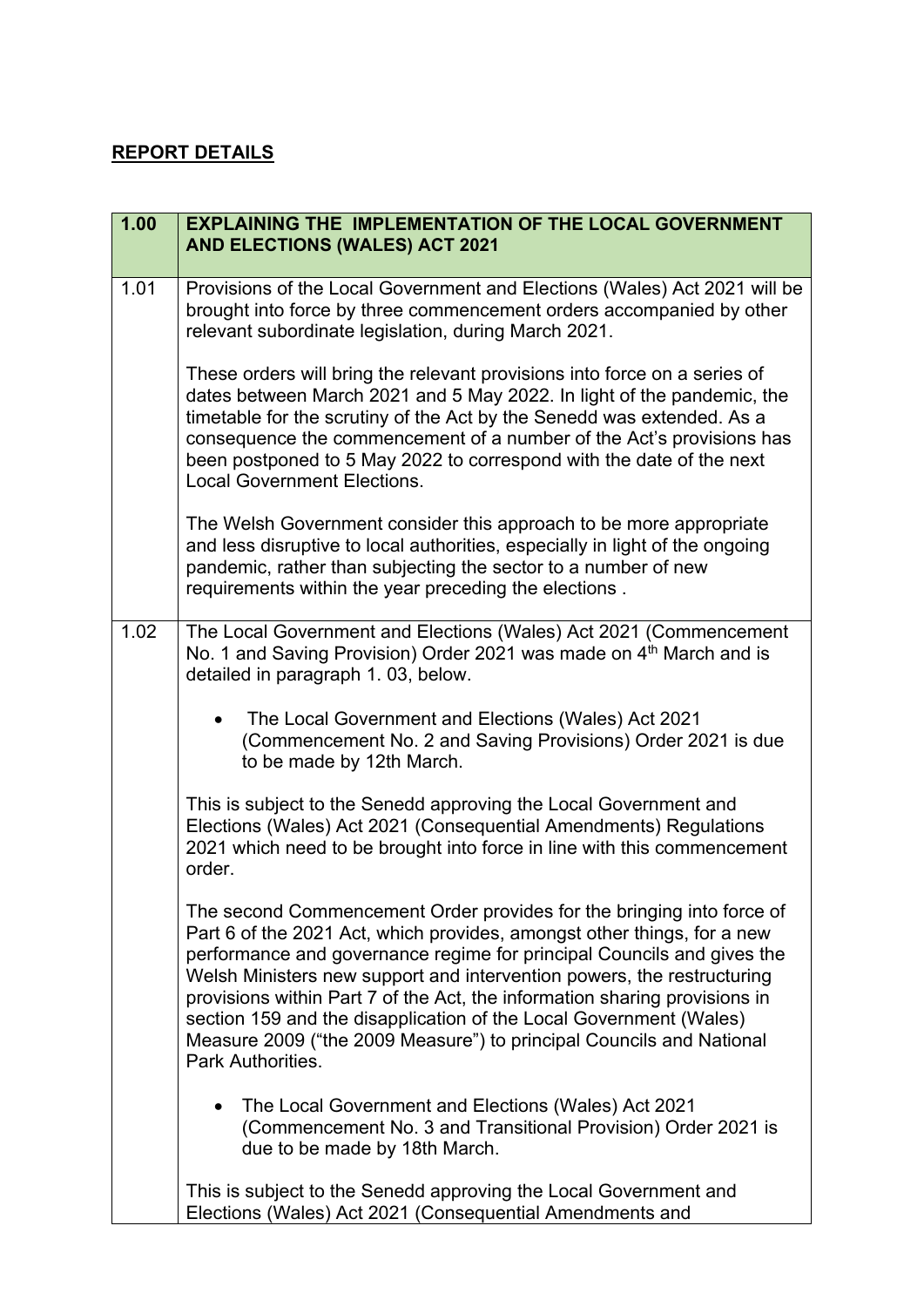|      | Miscellaneous Provisions) Regulations 2021 which need to be brought into<br>force in line with this commencement order.                                                                                                                                                                                                      |
|------|------------------------------------------------------------------------------------------------------------------------------------------------------------------------------------------------------------------------------------------------------------------------------------------------------------------------------|
|      | The third commencement order brings into force provisions in respect of<br>attendance, including remote attendance, at Local Authority meetings and<br>provisions in relation to the arrangements for Local Authority meetings and<br>documents, including requiring electronic publication of certain meeting<br>documents. |
| 1.03 | <b>First commencement Order on 4 March 2021:</b>                                                                                                                                                                                                                                                                             |
|      | All regulation making powers within Parts 2 (General Power of<br>competence), 3 (Promoting access to Local Government) and 4<br>(Local Authority Executives, Members, Officers and committees) of<br>the Act.                                                                                                                |
|      | Duty on principal Councils to have regard to guidance issued by the<br>Welsh Minister in respect of the allocation of resources to the<br>officers designated Head of Democratic Services (section 161(1))<br>(Amendment to the Local Government(Wales) Measure 2011)                                                        |
|      | • Content of, and duty to have regard to, guidance under section 38<br>of the Local Government Act 2000 (section 59)                                                                                                                                                                                                         |
|      | 1 April 2021                                                                                                                                                                                                                                                                                                                 |
|      | Appointment by Local Democracy & Boundary Commission for<br>Wales of its chief executive (section 163)                                                                                                                                                                                                                       |
|      | Directions under section 48 of the 2013 Act (section 164)<br>$\bullet$                                                                                                                                                                                                                                                       |
|      | 1 November 2021                                                                                                                                                                                                                                                                                                              |
|      | The general power of competence for principal Councils.                                                                                                                                                                                                                                                                      |
|      | 1 April 2022                                                                                                                                                                                                                                                                                                                 |
|      | Annual reports by Community Councils (section 52)                                                                                                                                                                                                                                                                            |
|      |                                                                                                                                                                                                                                                                                                                              |
|      | 5 May 2022<br><b>Principal Councils</b>                                                                                                                                                                                                                                                                                      |
|      | Public participation duty including duty to prepare a public<br>participation strategy (sections $39 - 41$ )                                                                                                                                                                                                                 |
|      | Duty to establish a petitions scheme (section 42)<br>$\bullet$                                                                                                                                                                                                                                                               |
|      | Duty to publish official addresses (section 43)<br>$\bullet$                                                                                                                                                                                                                                                                 |
|      | Duty to have regard to any guidance issued by the Welsh Ministers<br>$\bullet$<br>under Chapter 2 of Part 3 (section 44)                                                                                                                                                                                                     |
|      | Duty to publish a constitution and constitution guide (section 45)<br>$\bullet$                                                                                                                                                                                                                                              |
|      | Duty to make arrangements to enable the electronic broadcasting of<br>meetings (section 46)                                                                                                                                                                                                                                  |
|      | Appointment of a Chief Executive (section 54)<br>$\bullet$                                                                                                                                                                                                                                                                   |
|      | Reconsideration of remuneration following direction by the Welsh<br>$\bullet$<br>Ministers (section 56)                                                                                                                                                                                                                      |
|      | Appointment of assistants to executive (section 57)<br>$\bullet$                                                                                                                                                                                                                                                             |
|      | Job sharing (section 58)<br>$\bullet$                                                                                                                                                                                                                                                                                        |
|      | Duty of political Group Leaders in relation to standards of conduct<br>$\bullet$<br>(section 62)                                                                                                                                                                                                                             |
|      | Duty of Standards Committee to make annual report (section 63)                                                                                                                                                                                                                                                               |